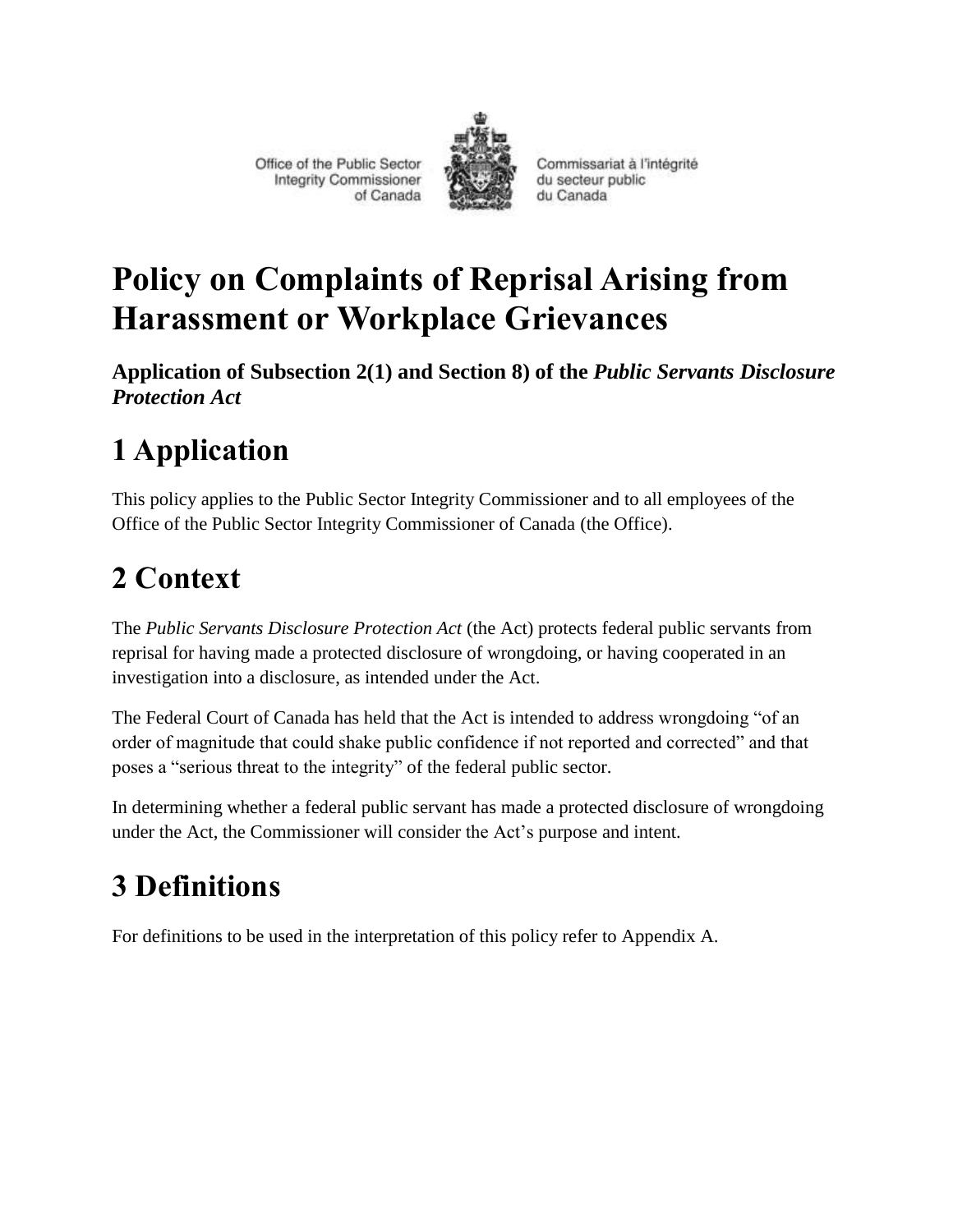## **4 Policy Statement**

## **4.1 Objective**

The objectives of this policy are to:

- Support greater consistency in the decision-making process within the Office by bringing clarity in the application of [subsection](http://laws-lois.justice.gc.ca/eng/acts/P-31.9/page-1.html#h-2)  $2(1)$  and [section](http://laws-lois.justice.gc.ca/eng/acts/P-31.9/page-2.html#h-6) 8 of the Act—specifically, by clarifying the nature of wrongdoing that the Act is concerned with and the types of disclosures that are protected under the Act; and,
- Increase transparency around the Office's decision-making process.

### **4.2 Expected results**

The expected results of this policy are:

- A more efficient process for dealing with complaints of reprisal; and,
- A decision-making process that is clear, transparent, consistent and fair.

# **5 Policy Requirements**

In determining whether a complainant's disclosure of information concerning harassment or a workplace grievance is protected under the Act, the following factors will be taken into consideration:

- Whether the subject matter of the disclosure could seriously impact the public's confidence in the integrity of the federal public sector; or
- Whether the subject matter of the disclosure primarily concerns a personal matter, such as an individual harassment complaint or an individual workplace grievance.

## **6 References**

### **6.1 Legislation**

- *Financial Administration Act*
- *Public Servants Disclosure Protection Act*

### **6.2 Related Policy Instruments and Publications**

- *Intake, Inquiries & Investigations Manual of the Public Sector Integrity Commissioner of Canada*
- *[Factors for Determining Wrongdoing: Gross Mismanagement](http://www.psic-ispc.gc.ca/sites/default/files/media/gross_mismanagement.pdf)*
- *[Factors for Determining Wrongdoing: Serious Breach of a Code of Conduct](http://www.psic-ispc.gc.ca/sites/default/files/media/serious_breach_of_a_code_of_conduct.pdf)*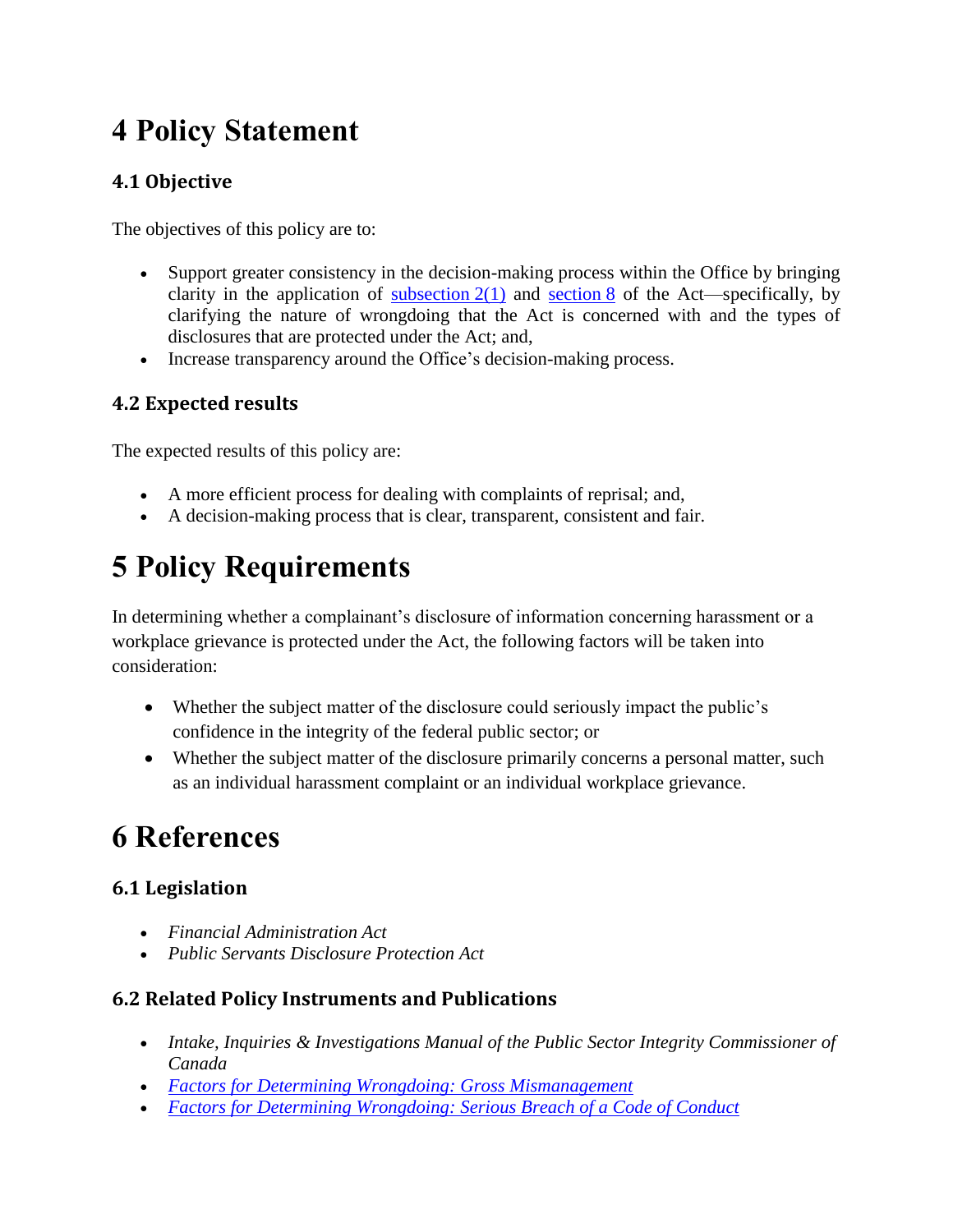## **7 Enquiries**

Enquiries about this policy should be directed to the Office of the Public Sector Integrity Commissioner of Canada.

[www.psic-ispc.gc.ca](file:///C:/Users/shefman.zachary/AppData/Roaming/OpenText/DM/Temp/www.psic-ispc.gc.ca)

## **Appendix A – Definitions**

For the purpose of this policy and in accordance with the *Public Servants Disclosure Protection Act* (the Act), the following definitions apply:

### **Complaint**

Means a reprisal complaint filed by a federal public servant or a former federal public servant in a form acceptable to the Public Sector Integrity Commissioner in accordance with section 19.1(1) of the Act.

#### **Protected disclosure of wrongdoing**

Means a disclosure that is made in good faith and that is made by a public servant (a) in accordance with this Act; (b) in the course of a parliamentary proceeding; (c) in the course of a procedure established under any other Act of Parliament; or (d) when lawfully required to do so.

#### **Public sector**

Means (a) the departments named in Schedule I to the *Financial Administration Act* and the other portions of the federal public administration named in Schedules I.1 to V to that Act; and (b) the Crown corporations and the other public bodies set out in Schedule 1. However, subject to sections 52 and 53, public sector does not include the Canadian Forces, the Canadian Security Intelligence Service or the Communications Security Establishment.

#### **Public servant**

Means every person employed in the public sector, every member of the Royal Canadian Mounted Police and every chief executive.